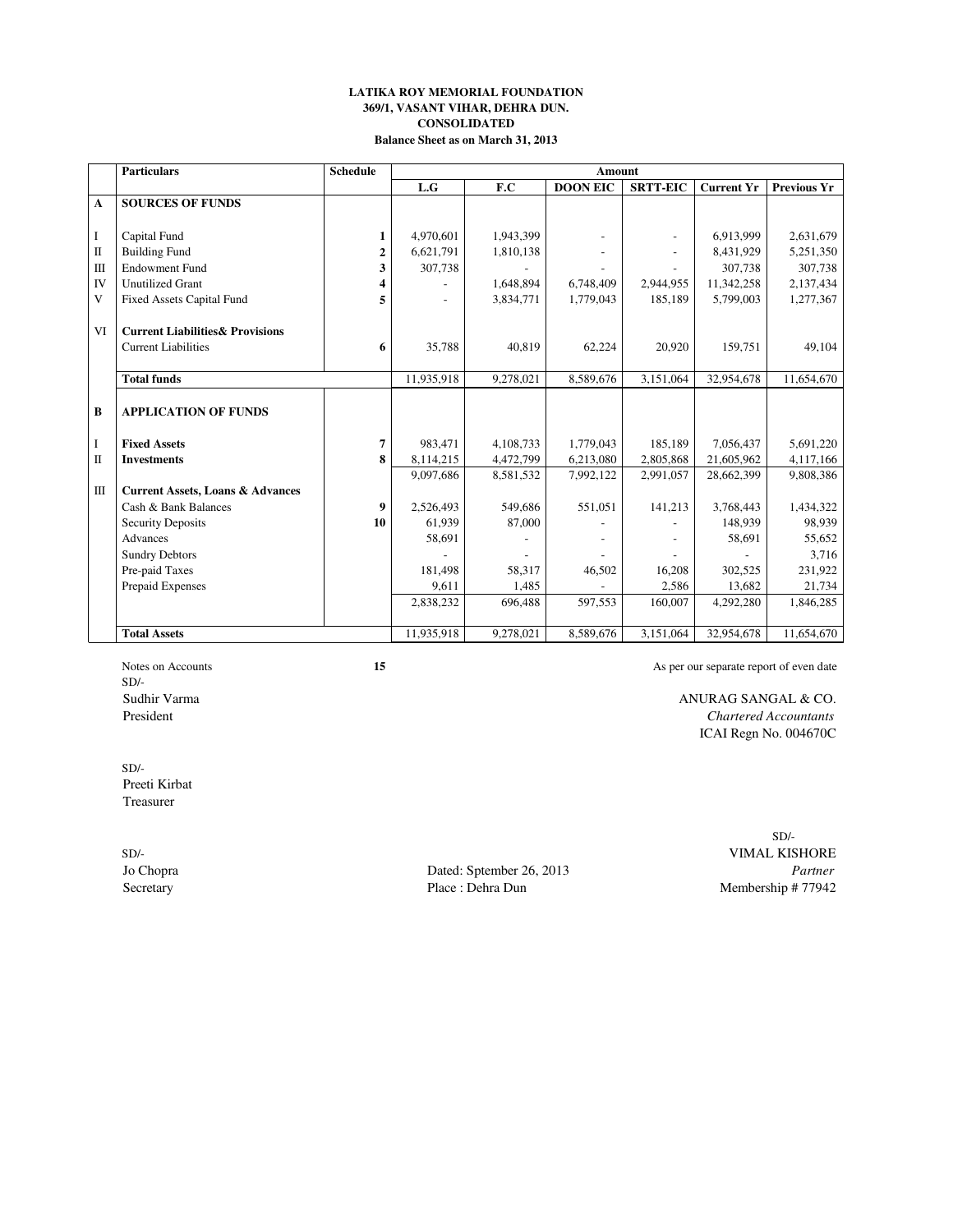### **LATIKA ROY MEMORIAL FOUNDATION 369/1, VASANT VIHAR, DEHRA DUN CONSOLIDATED Income & Expenditure Account for the year ended March 31, 2013**

| <b>Particulars</b>                         | <b>Schedule</b> |                   |           | Amount          |                          |                   |                    |
|--------------------------------------------|-----------------|-------------------|-----------|-----------------|--------------------------|-------------------|--------------------|
|                                            |                 | L.G               | F.C       | <b>DOON EIC</b> | <b>SRTT-EIC</b>          | <b>Current Yr</b> | <b>Previous Yr</b> |
| <b>INCOME</b>                              |                 |                   |           |                 |                          |                   |                    |
| Grants & Donation                          | 11              | 12,912,673        | 3,655,801 | 7,384,384       | 4,053,686                | 28,006,544        | 11,888,127         |
| Other Income                               | 12              | 1,876,147         | 257,186   | 391,244         | 122,310                  | 2,646,887         | 1,673,268          |
|                                            | A               | 14,788,820        | 3,912,987 | 7,775,628       | 4,175,996                | 30,653,431        | 13,561,395         |
|                                            |                 |                   |           |                 |                          |                   |                    |
| <b>EXPENDITURE</b>                         |                 |                   |           |                 |                          |                   |                    |
| <b>Project Running Expenses</b>            | 13              | 3,722,713         | 2,035,971 | 6,862,844       | 4,127,919                | 16,749,446        | 13,233,053         |
| <b>Administrative Expenses</b>             | 14              | 1,093,148         | 241,485   |                 | $\overline{\phantom{a}}$ | 1,334,632         | 1,110,588          |
| Depreciation                               | 7               | 143,060           | 51,925    |                 |                          | 194,985           | 237,807            |
| Capital Expenditure                        |                 | $\qquad \qquad -$ | 935,871   | 912,784         | 48,077                   | 1,896,732         | 1,016,895          |
|                                            | B               | 4,958,921         | 3,265,252 | 7,775,628       | 4,175,996                | 20,175,796        | 15,598,342         |
| <b>Amount Transferred to Building Fund</b> | $\mathcal{C}$   | 6,500,000         |           |                 |                          | 6,500,000         |                    |
| Surplus/(Deficit) tfd to Capital Fund      | $A-B-C$         | 3,329,899         | 647,736   |                 |                          | 3,977,635         | (2,036,948)        |
|                                            |                 |                   |           |                 |                          |                   |                    |

Notes on Accounts<br>
15 **15** As per our separate report of even date

SD/-<br>Sudhir Varma

ANURAG SANGAL & CO. President *Chartered Accountants* ICAI Regn No. 004670C

SD/- Preeti Kirbat Treasurer

Dated: Sptember 26, 2013<br>Place : Dehra Dun Secretary Place : Dehra Dun Place : Dehra Dun Membership # 77942

SD/- SD/-<br>
SD/-<br>
Spaced: Sptember 26, 2013<br>
Partner<br>
Partner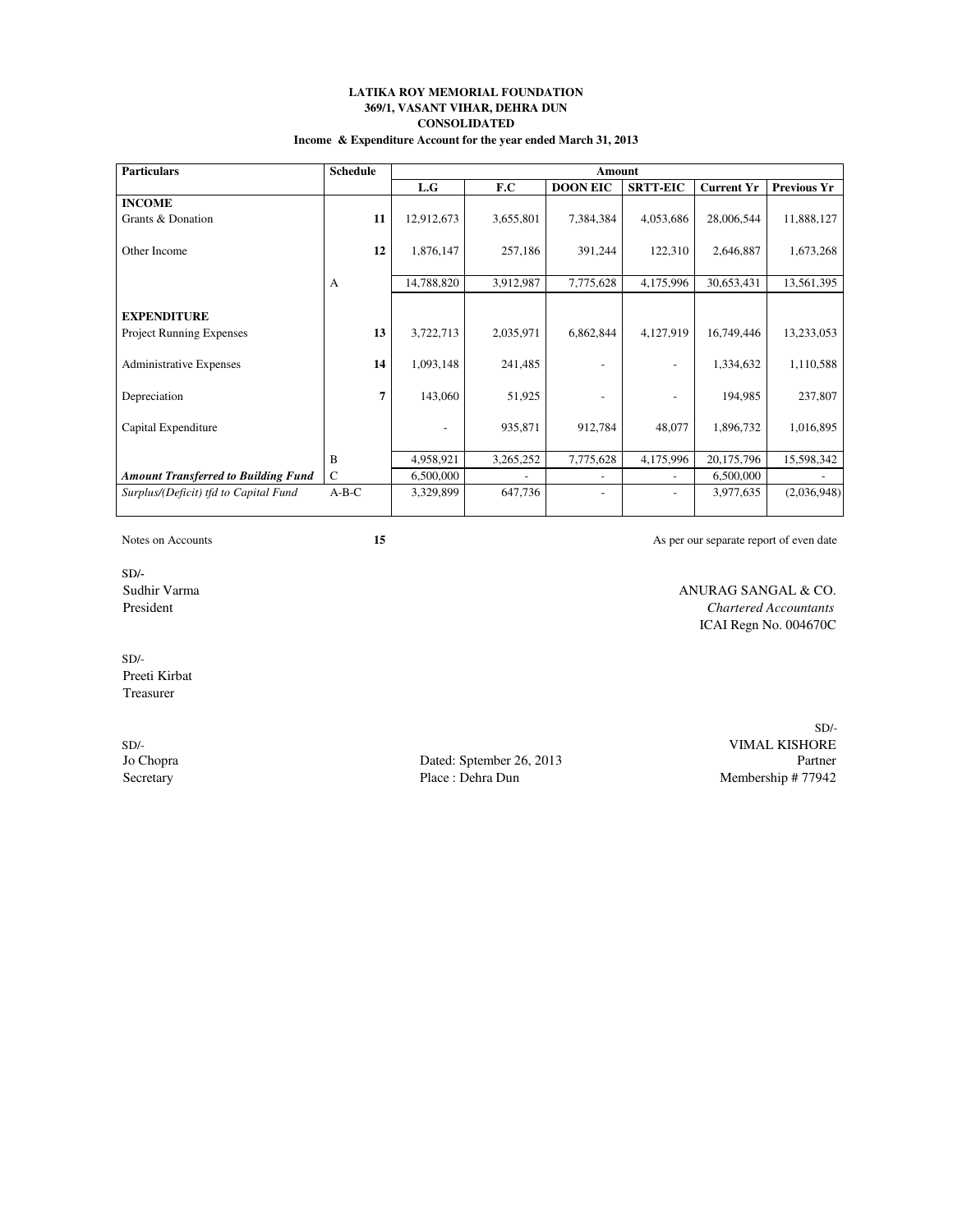## **LATIKA ROY MEMORIAL FOUNDATION 369/1, VASANT VIHAR, DEHRA DUN CONSOLIDATED**

**Schedules to Consolidated Accounts for the year ended March 31, 2013**

|              | <b>Particulars</b>                              | L.G            | F.C                         | <b>DOON EIC</b>          | <b>SRTT-EIC</b>          |                          | Amount                        |  |
|--------------|-------------------------------------------------|----------------|-----------------------------|--------------------------|--------------------------|--------------------------|-------------------------------|--|
|              |                                                 |                |                             |                          |                          |                          | <b>Current Yr</b> Previous Yr |  |
|              | 1 Capital Fund                                  |                |                             |                          |                          |                          |                               |  |
|              | <b>Opening Balance</b>                          | 1,417,202      | 1,214,477                   |                          | Ĭ.                       | 2,631,678                | 4,167,184                     |  |
|              | Transfrd. From other Project/Funds              |                |                             |                          |                          | $\overline{a}$           | 501,442                       |  |
|              |                                                 | 1,417,202      | 1,214,477                   |                          | $\overline{a}$           | 2,631,678                | 4,668,626                     |  |
|              | Add: Surplus/(Deficit) during the year          | 3,329,899      | 647,736                     |                          | $\overline{a}$           | 3,977,635                | (2,036,948)                   |  |
|              | Add: Transferred from Building Fund             | 223,500        | $\overline{\phantom{a}}$    |                          | $\overline{a}$           | 223,500                  |                               |  |
|              | Add: Transferred from Fixed Assets Capital Fund |                | 81,186                      |                          |                          | 81,186                   |                               |  |
|              |                                                 | 4,970,601      | 1,943,399                   | $\frac{1}{2}$            | $\overline{\phantom{a}}$ | 6,913,999                | 2,631,679                     |  |
|              |                                                 |                |                             |                          |                          |                          |                               |  |
| $\mathbf{2}$ | <b>Building Fund</b>                            |                |                             |                          |                          |                          |                               |  |
|              | <b>Opening Balance</b>                          | 345,291        | 4,906,059                   |                          |                          | 5,251,350                | 5,241,350                     |  |
|              | Additions during the year                       |                |                             |                          |                          |                          |                               |  |
|              | - allocation from Income & Expenditure          | 6,500,000      |                             |                          |                          | 6,500,000                | 10,000                        |  |
|              |                                                 |                |                             |                          |                          |                          |                               |  |
|              | Less: Transferred to Capital fund               | 223,500        |                             |                          |                          | 223,500                  |                               |  |
|              | Less: Transferred to Fixed Assets Capital Fund  |                | 3,095,921                   |                          |                          | 3,095,921                |                               |  |
|              |                                                 | 6,621,791      | 1,810,138                   | $\overline{\phantom{0}}$ | $\overline{a}$           | 8,431,929                | 5,251,350                     |  |
|              |                                                 |                |                             |                          |                          |                          |                               |  |
|              | 3 Endowment Fund                                |                |                             |                          |                          |                          |                               |  |
|              | <b>Opening Balance</b>                          | 307,738        |                             |                          |                          | 307,738                  | 307,738                       |  |
|              |                                                 |                |                             |                          |                          |                          |                               |  |
|              |                                                 | 307,738        | $\mathbf{r}$                | $\overline{a}$           | $\overline{a}$           | 307,738                  | 307,738                       |  |
|              |                                                 |                |                             |                          |                          |                          |                               |  |
| 4            | <b>Unutilized Grant</b>                         |                |                             |                          |                          |                          |                               |  |
|              | <b>Opening Balance</b>                          | $\overline{a}$ |                             | 1,138,793                | 998,641                  | 2,137,434                | 3,382,563                     |  |
|              | Additions during the year                       | $\overline{a}$ | 3,320,115                   | 12,994,000               | 6,000,000                | 22,314,115               | 5,390,000                     |  |
|              |                                                 |                | 3,320,115                   | 14, 132, 793             | 6,998,641                | 24,451,549               | 8,772,563                     |  |
|              | Less: Net Utilized during the year              | $\frac{1}{2}$  | 1,671,221<br>1,648,894      | 7,384,384<br>6,748,409   | 4,053,686<br>2,944,955   | 13,109,291<br>11,342,258 | 6,635,129<br>2,137,434        |  |
|              |                                                 |                |                             |                          |                          |                          |                               |  |
| 5            | <b>Fixed Asssets Capital Fund</b>               |                |                             |                          |                          |                          |                               |  |
|              | <b>Opening Balance</b>                          |                |                             | 1,095,817                | 181,549                  | 1,277,366                | 457,648                       |  |
|              | Add: Additions during the year                  |                | 4,031,792                   | 912,784                  | 48,077                   | 4,992,653                | 1,016,895                     |  |
|              | Less: Transferred to Capital Fund               |                | 81,186                      |                          |                          | 81,186                   |                               |  |
|              | Less: Depreciation                              |                | 115,835                     | 229,558                  | 44,437                   | 389,830                  | 197,176                       |  |
|              |                                                 | $\overline{a}$ | 3,834,771                   | 1,779,043                | 185,189                  | 5,799,003                | 1,277,367                     |  |
|              |                                                 |                |                             |                          |                          |                          |                               |  |
|              |                                                 |                |                             |                          |                          |                          |                               |  |
|              |                                                 |                |                             |                          |                          |                          |                               |  |
| 6            | <b>Current Liabilities &amp; Provisions</b>     |                |                             |                          |                          |                          |                               |  |
|              | Audit Fee Payable                               |                | 32,023                      |                          |                          | 32,023                   | 25,921                        |  |
|              | Telephone Exp Payable                           | 12,305         | 1,245                       | 5,421                    | $\overline{a}$           | 18,971                   | 12,331                        |  |
|              | Electricity and Water Expense Payable           | 3,513          | $\mathcal{L}_{\mathcal{A}}$ | 2,700                    | $\overline{a}$           | 6,213                    | 10,852                        |  |
|              | E.P.F Payable                                   | 14,012         | 6,240                       | 44,000                   | 15,240                   | 79,492                   | $\overline{a}$                |  |
|              | T.D.S Payable                                   | 5,958          | 99                          | 10,103                   | 5,680                    | 21,840                   | $\overline{a}$                |  |
|              | Post and Courier Payable                        |                | 1,212                       |                          |                          | 1,212                    |                               |  |
|              |                                                 | 35,788         | 40,819                      | 62,224                   | 20,920                   | 159,751                  | 49,104                        |  |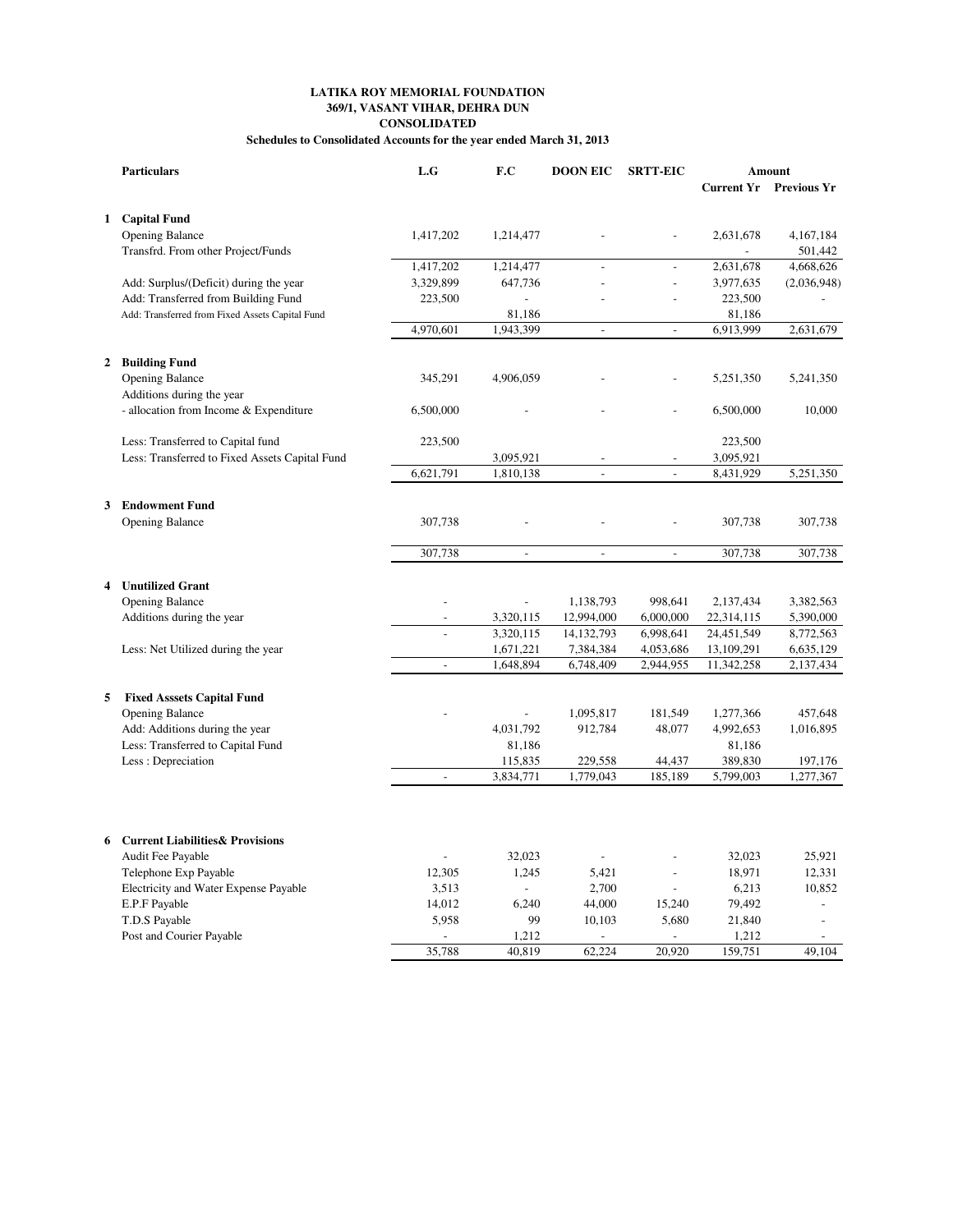# **369/1, VASANT VIHAR, DEHRA DUN CONSOLIDATED Schedules to Consolidated Accounts for the year ended March 31, 2013 LATIKA ROY MEMORIAL FOUNDATION**

### **Fixed Assets 7**

**A) Local Grants**

| <b>Particulars</b>          | WDV as on | <b>Additions</b>         |            | <b>Deletion</b>          | Value as on |        | <b>Depreciation</b> | WDV as on |
|-----------------------------|-----------|--------------------------|------------|--------------------------|-------------|--------|---------------------|-----------|
|                             | '1/4/12   | upto 30/9                | after 30/9 |                          | 31/03/12    | Rate   | Amount              | 31/03/13  |
| Land                        | 223,500   |                          |            | -                        | 223,500     |        |                     | 223,500   |
| Vehicles                    | 426.637   |                          |            | ٠                        | 426,637     | 15%    | 63.996              | 362,641   |
| Office Equip                | 174.693   |                          |            | $\overline{\phantom{0}}$ | 174,693     | 15%    | 26.204              | 148,489   |
| Kitchen Equip               | 370       |                          |            |                          | 370         | 15%    | 55                  | 314       |
| Furniture                   | 161,315   |                          | 19,000     | $\overline{\phantom{0}}$ | 180.315     | $10\%$ | 17.082              | 163,234   |
| Computers                   | 24.548    | 14,500                   |            |                          | 39,048      | 60%    | 23.429              | 15,619    |
| Physiotherapy Equ           | 45.952    |                          |            |                          | 45.952      | 15%    | 6.893               | 39,060    |
| Invertor                    | 13,209    |                          |            |                          | 13.209      | 15%    | 1,981               | 11,228    |
| <b>Electrical Equipment</b> | 4,848     | 14,500                   |            | $\overline{\phantom{0}}$ | 19.348      | 15%    | 2,902               | 16,446    |
| Music System                | 3,460     | $\overline{\phantom{a}}$ |            |                          | 3,460       | 15%    | 519                 | 2,941     |
| Total $(A)$                 | 1,078,532 | 29,000                   | 19,000     |                          | 1,126,532   |        | 143,060             | 983,471   |
|                             |           |                          |            |                          |             |        |                     |           |

## **B) Foreign Contribution**

| <b>Particulars</b>                  | WDV as on                | <b>Additions</b>             |            | <b>Deletion</b>          | Value as on | <b>Depreciation</b> |         | WDV as on |
|-------------------------------------|--------------------------|------------------------------|------------|--------------------------|-------------|---------------------|---------|-----------|
|                                     | '1/4/12                  | upto 30/9                    | after 30/9 |                          | 31/03/12    | Rate                | Amount  | 31/03/13  |
| Vehicles                            | 95,760                   | $\overline{a}$               |            |                          | 95,760      | 15%                 | 14,364  | 81,396    |
| Office Equip                        | 163,945                  |                              |            |                          | 163,945     | 15%                 | 24,592  | 139,353   |
| Furniture                           | 37,259                   | 5,300                        |            | $\overline{\phantom{a}}$ | 42,559      | $10\%$              | 4,256   | 38,303    |
| computers & Peripherals             | 11,488                   |                              |            | $\overline{\phantom{a}}$ | 11,488      | 60%                 | 6,893   | 4,595     |
| Physiotherapy Equ                   | 739                      | $\overline{\phantom{a}}$     | -          | $\overline{\phantom{a}}$ | 739         | 15%                 | 111     | 628       |
| Invertor                            | 9,825                    | $\overline{a}$               |            |                          | 9,825       | 15%                 | 1,474   | 8,351     |
| Music System                        | 1,571                    | ۰                            |            |                          | 1,571       | 15%                 | 236     | 1,335     |
| Sub total                           | 320,586                  | 5,300                        | ۰          | $\overline{\phantom{a}}$ | 325,886     |                     | 51,925  | 273,962   |
| Against - Fixed assets capital fund |                          |                              |            |                          |             |                     |         |           |
| Land                                | 2,922,655                |                              |            |                          | 2,922,655   |                     |         | 2,922,655 |
| <b>Boundary Wall</b>                | 92,080                   | ۰                            |            |                          | 92,080      | $10\%$              | 9,208   | 82,872    |
| Sub total                           | 3,014,735                | $\overline{\phantom{a}}$     |            | $\sim$                   | 3,014,735   |                     | 9,208   | 3,005,527 |
| -Sight Savers                       |                          |                              |            |                          |             |                     |         |           |
| Vehicles                            |                          | ۰                            | 689,700    |                          | 689,700     | 15%                 | 51,728  | 637,973   |
| Office Equip                        |                          | $\qquad \qquad \blacksquare$ | 63,676     |                          | 63,676      | 15%                 | 4,776   | 58,900    |
| Furniture                           |                          | ۰                            | 18,500     | $\overline{\phantom{a}}$ | 18,500      | $10\%$              | 925     | 17,575    |
| computers & Peripherals             |                          | $\overline{\phantom{0}}$     | 163,995    | $\overline{\phantom{a}}$ | 163,995     | 60%                 | 49,199  | 114,797   |
| Sub Total                           | $\overline{\phantom{a}}$ | $\overline{\phantom{a}}$     | 935,871    | $\overline{\phantom{a}}$ | 935,871     |                     | 106,627 | 829,244   |
| $Total (B) \dots$                   | 3,335,322                | 5,300                        | 935,871    |                          | 4,276,493   |                     | 167,760 | 4,108,733 |

## **C) DOON EIC**

| <b>Particulars</b>       | WDV as on |                          | <b>Additions</b>         | <b>Deletion</b>          | Value as on              | <b>Depreciation</b> |         | WDV as on |
|--------------------------|-----------|--------------------------|--------------------------|--------------------------|--------------------------|---------------------|---------|-----------|
|                          | 1/4/12    | upto 30/9                | after 30/9               |                          | 31/03/12                 | Rate                | Amount  | 31/03/13  |
| -Doon EIC                |           |                          |                          |                          |                          |                     |         |           |
| Office Equip             | 672,841   | 10,996                   | $\overline{\phantom{a}}$ | $\overline{\phantom{a}}$ | 683,837                  | 15%                 | 102,576 | 581,261   |
| Furniture & Fixtures     | 215,831   | $\overline{\phantom{a}}$ |                          | $\overline{\phantom{a}}$ | 215,831                  | 10%                 | 21,583  | 194,248   |
| Therapy Equipment        | 207,145   | 20,250                   | 1,977                    | $\overline{\phantom{0}}$ | 229,372                  | 15%                 | 34,257  | 195,114   |
|                          |           |                          |                          |                          |                          |                     |         |           |
| Sub Total                | 1,095,817 | 31,246                   | 1,977                    |                          | 1,129,040                |                     | 158,416 | 970,624   |
| -Karuna Vihar            |           |                          |                          |                          |                          |                     |         |           |
| Office Equip             |           | 69,000                   | 114.261                  | -                        | 183.261                  | 15%                 | 18,920  | 164,341   |
| Furniture & Fixtures     |           | ٠                        | $\overline{\phantom{a}}$ | $\overline{\phantom{0}}$ | $\overline{\phantom{a}}$ | $10\%$              |         |           |
| <b>Therapy Equipment</b> |           | $\overline{\phantom{a}}$ |                          | $\overline{\phantom{0}}$ |                          | 15%                 |         |           |
| Vehicle                  |           | $\overline{\phantom{a}}$ | 696,300                  | $\overline{\phantom{a}}$ | 696,300                  | 15%                 | 52,223  | 644,078   |
| Sub Total                |           | 69,000                   | 810,561                  | $\overline{a}$           | 879.561                  |                     | 71,142  | 808,419   |
| Total $(C)$              | 1,095,817 | 100,246                  | 812,538                  |                          | 2,008,601                |                     | 229,558 | 1,779,043 |

**D) SRTT-EIC**

| <b>Particulars</b> | WDV as on |           | Additions  | <b>Deletion</b> | Value as on   |     | <b>Depreciation</b> | WDV as on |
|--------------------|-----------|-----------|------------|-----------------|---------------|-----|---------------------|-----------|
|                    | '1/4/12   | upto 30/9 | after 30/9 |                 | 31/03/12 Rate |     | Amount              | 31/03/13  |
| Office Equip       | 156.853   | 33,137    | 14.940     |                 | 204,930 15%   |     | 29.619              | 175,311   |
| Computers          | 24.696    | -         | -          |                 | 24,696        | 60% | 14.818              | 9.878     |
| $Total(D) \dots$   | 181.549   | 33.137    | 14.940     |                 | 229,626       |     | 44.437              | 185.189   |
| Total $(A+B+C+D)$  | 5.691.219 | 167.683   | .782.349   |                 | 1.641.251     |     | 584.815             | 1.056.437 |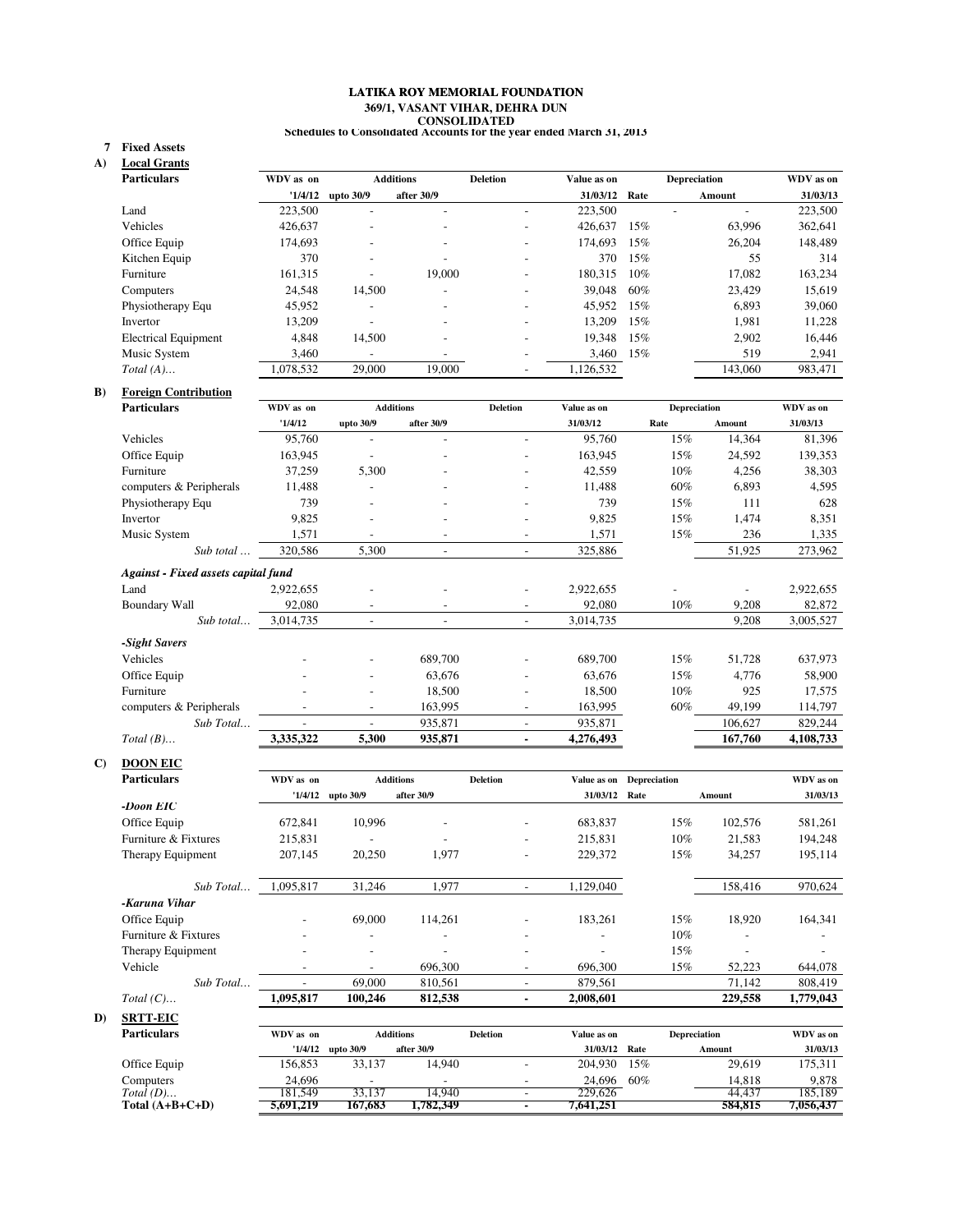## **369/1, VASANT VIHAR, DEHRA DUN CONSOLIDATED Schedules to Consolidated Accounts for the year ended March 31, 2013 LATIKA ROY MEMORIAL FOUNDATION**

|    | <b>Particulars</b>                       |                      |                          |                          |                 |                        | Amount               |
|----|------------------------------------------|----------------------|--------------------------|--------------------------|-----------------|------------------------|----------------------|
| 8  | <b>Investments</b>                       | L.G                  | F.C                      | <b>DOON EIC</b>          | <b>SRTT EIC</b> | <b>Current Yr</b>      | <b>Previous Yr</b>   |
|    | <b>Fixed Deposits With Bank</b>          | 8,114,215            | 4,472,799                | 6,213,080                | 2,805,868       | 21,605,962             | 4,117,166            |
|    |                                          | 8,114,215            | 4,472,799                | 6,213,080                | 2,805,868       | 21,605,962             | 4,117,166            |
|    |                                          |                      |                          |                          |                 |                        |                      |
| 9  | <b>Cash &amp; Bank Balances</b>          |                      |                          |                          |                 |                        |                      |
|    | Axis Bank Ltd - 912010050474966-LG       | 2,253,940            |                          |                          |                 | 2,253,940              |                      |
|    | Indian Overseas Bank C/A # 1034-KV       | 148,399              | $\overline{a}$           |                          | $\overline{a}$  | 148,399                | 168,681              |
|    | Indian Overseas Bank S/B # 5133-LG       | 124,154              | $\overline{a}$           |                          |                 | 124,154                | 487,266              |
|    | State Bank of India - 8606-FC            |                      | 549,686                  |                          |                 | 549,686                | 445,581              |
|    | State Bank of India A/c # -Doon EIC      |                      |                          | 551,051                  |                 | 551,051                | 273,400              |
|    | Indian Overseas Bank S/B # 9086-SRTT-EIC |                      |                          |                          | 141,213         | 141,213                | 59,394               |
|    |                                          | 2,526,493            | 549,686                  | 551,051                  | 141,213         | 3,768,443              | 1,434,322            |
| 10 | <b>Security Deposits</b>                 |                      |                          |                          |                 |                        |                      |
|    | Security Deposits-SaleTax Registration   | 18,939               |                          |                          |                 | 18,939                 | 71,000               |
|    | Security Deposits-Gas cylinder           | 6,000                | $\overline{a}$           |                          |                 | 6,000                  | 6,000                |
|    | Security Deposits-Telephone              | 3,000                | $\overline{a}$           |                          |                 | 3,000                  | 3,000                |
|    | <b>Security Deposits-Rent</b>            | 34,000               | 87,000                   | $\overline{\phantom{a}}$ | $\overline{a}$  | 121,000                | 18,939               |
|    |                                          | 61,939               | 87,000                   | $\overline{a}$           | $\blacksquare$  | 148.939                | 98,939               |
|    |                                          |                      |                          |                          |                 |                        |                      |
|    |                                          |                      |                          |                          |                 |                        |                      |
| 11 | <b>Grants &amp; Donation</b>             |                      |                          |                          |                 |                        |                      |
|    | Grants Recognised During the year        |                      | 1,671,221                | 7,384,384                | 4,053,686       | 13,109,291             | 6,635,129            |
|    | Donation                                 | 12,912,673           | 1,984,580                | $\overline{\phantom{a}}$ |                 | 14,897,253             | 5,252,998            |
|    |                                          | 12,912,673           | 3,655,801                | 7,384,384                | 4,053,686       | 28,006,544             | 11,888,127           |
|    |                                          |                      |                          |                          |                 |                        |                      |
| 12 | <b>Other Incomes</b>                     |                      |                          |                          |                 |                        |                      |
|    | Fees-Contribution<br>Interest on FDR     | 1.213.801<br>359,500 | 219,846                  | 339,731                  | 106,829         | 1.213.801<br>1,025,906 | 1.156.836<br>451,413 |
|    | <b>Interest From Bank</b>                | 93.518               | 35,982                   | 51.513                   | 15,481          | 196,494                | 63,563               |
|    | Interest on Income Tax Refund            | 55                   | 1,358                    |                          |                 | 1,413                  | 1,456                |
|    | <b>Board Membership Fees</b>             | 8,075                | $\overline{a}$           |                          | $\overline{a}$  | 8,075                  |                      |
|    | <b>Income Generating Programm</b>        | 164,922              | $\overline{\phantom{a}}$ |                          | $\overline{a}$  | 164,922                |                      |
|    | Misc. Receipt                            | 296                  | $\overline{a}$           | $\overline{a}$           |                 | 296                    | $\overline{a}$       |
|    | <b>Training Fees</b>                     | 35,980               |                          |                          |                 | 35,980                 |                      |
|    |                                          | 1.876.147            | 257,186                  | 391.244                  | 122.310         | 2,646,887              | 1.673.268            |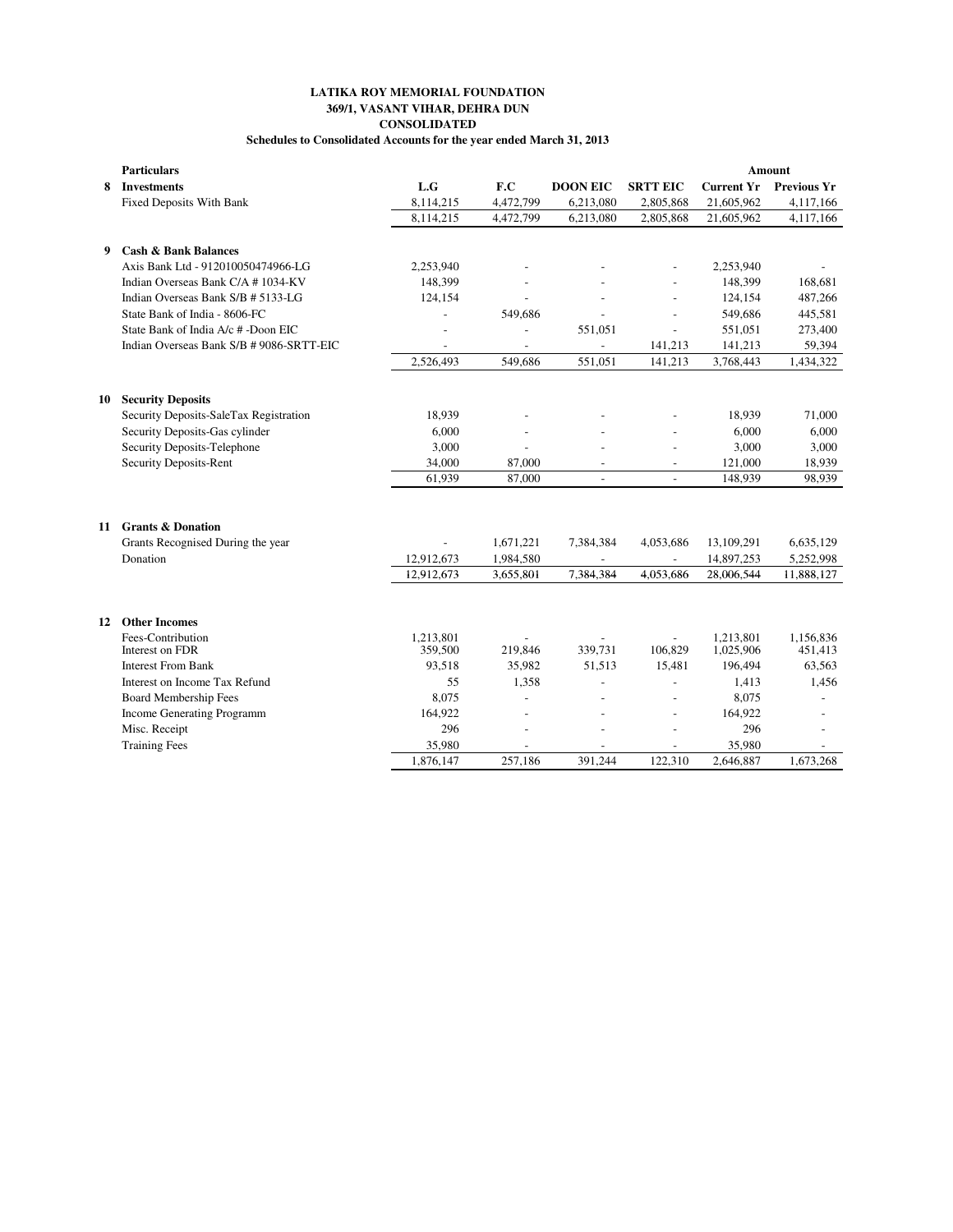## **LATIKA ROY MEMORIAL FOUNDATION 369/1, VASANT VIHAR, DEHRA DUN CONSOLIDATED**

### **Schedules to Consolidated Accounts for the year ended March 31, 2013**

|    | <b>Particulars</b>                    |                          |                          |                          |                          |                | Amount                        |
|----|---------------------------------------|--------------------------|--------------------------|--------------------------|--------------------------|----------------|-------------------------------|
|    | <b>13 Project Running Expenses</b>    | L.G                      | F.C                      | <b>DOON EIC</b>          | <b>SRTT EIC</b>          |                | <b>Current Yr Previous Yr</b> |
|    | Rent                                  | 583,605                  | 301,870                  | 343,140                  | $\overline{a}$           | 1,228,615      | 902,270                       |
|    | Salaries and Employees Benefit        | 2,106,697                | 892,437                  | 5,113,466                | 3,569,601                | 11,682,201     | 9,389,127                     |
|    | Honorarium & Consultancy              | 290,897                  | 130,020                  | 58,289                   | 267,064                  | 746,270        | 610,879                       |
|    | Repair & Maintenance                  | 81,784                   | 49,997                   | 78,690                   | 23,218                   | 233,689        | 132,560                       |
|    | Vehicle Expenses                      | 206,052                  | 58,610                   | 304,277                  | 235                      | 569,174        | 527,030                       |
|    | Workshop and Meeting Expenses         | 180                      | 19,360                   | 46,849                   | 113,117                  | 179,506        | 153,968                       |
|    | Electricity & Water                   | 49,129                   | 10,928                   | 25,115                   | $\overline{a}$           | 85,172         | 82,485                        |
|    | <b>Children Activity Expenses</b>     | 102,074                  | 54,616                   | 35,058                   | 35,163                   | 226,911        | 349,939                       |
|    | <b>Training Expenses</b>              |                          | 32,248                   | 354,821                  | $\frac{1}{2}$            | 387,069        | 10,950                        |
|    | Telephone/fax/website Expenses        | 52.580                   | 12,760                   | 62,223                   | $\overline{\phantom{a}}$ | 127,563        | 119,613                       |
|    | Office Expenses                       | 50,873                   | 14,970                   | 46,794                   | 8,514                    | 121,151        | 166,235                       |
|    | Printing & Publication                | 51,108                   | 248,368                  | $\overline{a}$           | $\frac{1}{2}$            | 299,476        | 205,475                       |
|    | Printing & Stationery                 | 20,408                   | 14,472                   | 123,388                  | 53,357                   | 211,625        | 108,343                       |
|    | <b>Medical Expense</b>                | 13,945                   | $\overline{a}$           | $\frac{1}{2}$            | $\overline{a}$           | 13,945         | 14,348                        |
|    | Parent & Child Welfare                | $\overline{\phantom{a}}$ | $\overline{\phantom{a}}$ | 56,291                   | $\frac{1}{2}$            | 56,291         | 46,863                        |
|    | Cable Networking Expense              | $\overline{a}$           | $\overline{a}$           |                          | $\overline{a}$           | $\overline{a}$ | 41,562                        |
|    | Postage and Courier                   | $\overline{a}$           | $\overline{a}$           | 9,776                    | $\overline{a}$           | 9,776          | 10,748                        |
|    | <b>Hospitality Expenses</b>           | $\overline{\phantom{a}}$ | $\overline{\phantom{a}}$ | $\overline{\phantom{0}}$ | $\overline{\phantom{0}}$ | $\frac{1}{2}$  | 12,607                        |
|    | Boarding & Accomodation               | $\overline{\phantom{a}}$ | $\overline{a}$           | 54,001                   | $\overline{a}$           | 54,001         | ÷,                            |
|    | Travelling & Conveyance               | 3,650                    | 173,695                  | 52,637                   | 49,980                   | 279,962        | 269,637                       |
|    | Professional Fee/Registration Charges | $\overline{a}$           | 4,215                    | $\overline{a}$           | $\overline{a}$           | 4,215          | 9,484                         |
|    | <b>Bank Charges</b>                   | 7,820                    | 17,405                   | 1,681                    | 938                      | 27,843         | 28,749                        |
|    | Software Expense                      | ÷,                       | $\overline{a}$           | $\overline{a}$           | 6,732                    | 6,732          | $\overline{a}$                |
|    | <b>Recruitment Expenses</b>           | $\overline{a}$           | $\overline{\phantom{a}}$ | 60,493                   | $\overline{a}$           | 60,493         | $\overline{a}$                |
|    | <b>Donation Expenses</b>              | 100,000                  | $\overline{a}$           | $\overline{a}$           | $\overline{a}$           | 100,000        | $\overline{\phantom{a}}$      |
|    | Books Newspaper & Periodicals         | 1,911                    | $\overline{\phantom{a}}$ | 35,855                   | $\overline{a}$           | 37,766         | 40,181                        |
|    |                                       | 3,722,713                | 2,035,971                | 6,862,844                | 4,127,919                | 16,749,446     | 13,233,053                    |
|    |                                       |                          |                          |                          |                          |                |                               |
| 14 | <b>Administrative Expenses</b>        |                          |                          |                          |                          |                |                               |
|    | Rent                                  | 65,387                   | 18,000                   |                          | $\overline{a}$           | 83,387         | 106,000                       |
|    | Salaries and Employees Benefit        | 449,066                  | 91,068                   | $\overline{a}$           | $\overline{a}$           | 540,134        | 675,384                       |
|    | Honorarium & Consultancy              | 114,200                  | 9,561                    | $\overline{a}$           | $\overline{a}$           | 123,761        | 24,900                        |
|    | Repair & Maintenance                  | 22,965                   | 11,249                   |                          | $\overline{a}$           | 34,214         | 18,388                        |
|    | Vehicle Expenses                      | $\overline{\phantom{a}}$ | 2,165                    |                          | $\overline{a}$           | 2,165          | $\overline{a}$                |
|    | Workshop and Meeting Expenses         | $\overline{\phantom{a}}$ | 48                       | $\overline{a}$           | $\overline{a}$           | 48             | 1,218                         |
|    | Electricity & Water                   | 28.223                   | $\overline{a}$           | $\overline{a}$           | $\overline{a}$           | 28,223         | 23,457                        |
|    | <b>Children Activity Expenses</b>     | $\overline{\phantom{a}}$ | 440                      | $\overline{a}$           | $\overline{a}$           | 440            | $\overline{a}$                |
|    | <b>Training Expenses</b>              | 128,807                  | $\overline{a}$           | $\overline{a}$           | $\overline{a}$           | 128,807        | 32,630                        |
|    | Telephone/fax/website Expenses        | 61,788                   | 3,470                    | $\overline{a}$           | $\overline{a}$           | 65,258         | 51,422                        |
|    | Office Expenses                       | 2,083                    | 6,220                    |                          | $\overline{a}$           | 8,303          | 12,299                        |
|    | Printing & Publication                | $\overline{\phantom{a}}$ | 23,510                   | $\overline{a}$           | $\overline{a}$           | 23,510         | $\overline{\phantom{a}}$      |
|    | Printing & Stationery                 | 648                      | 4,241                    |                          | -                        | 4,889          | 7,219                         |
|    | Postage and Courier                   | $\overline{\phantom{a}}$ | 33,221                   |                          |                          | 33,221         | 50,847                        |
|    | Audit Fee                             | $\overline{a}$           | 33,181                   |                          |                          | 33,181         | 28,192                        |
|    | Travelling & Conveyance               | 99,381                   | 2,740                    |                          | $\overline{a}$           | 102,121        | 76,656                        |
|    | Professional Fee/Registration Charges | 55,500                   |                          |                          | $\overline{a}$           | 55,500         |                               |
|    | Software Expense                      | 18,000                   | $\overline{a}$           |                          | $\overline{a}$           | 18,000         | $\overline{\phantom{0}}$      |
|    | <b>Donation Expenses</b>              | 47,100                   | $\overline{\phantom{a}}$ |                          | $\overline{a}$           | 47,100         | $\overline{a}$                |
|    | Books Newspaper & Periodicals         | $\overline{\phantom{a}}$ | 2,371                    |                          | $\overline{a}$           | 2,371          | 1,976                         |
|    |                                       | 1,093,148                | 241,485                  | $\overline{\phantom{a}}$ | $\overline{\phantom{a}}$ | 1,334,632      | 1,110,588                     |